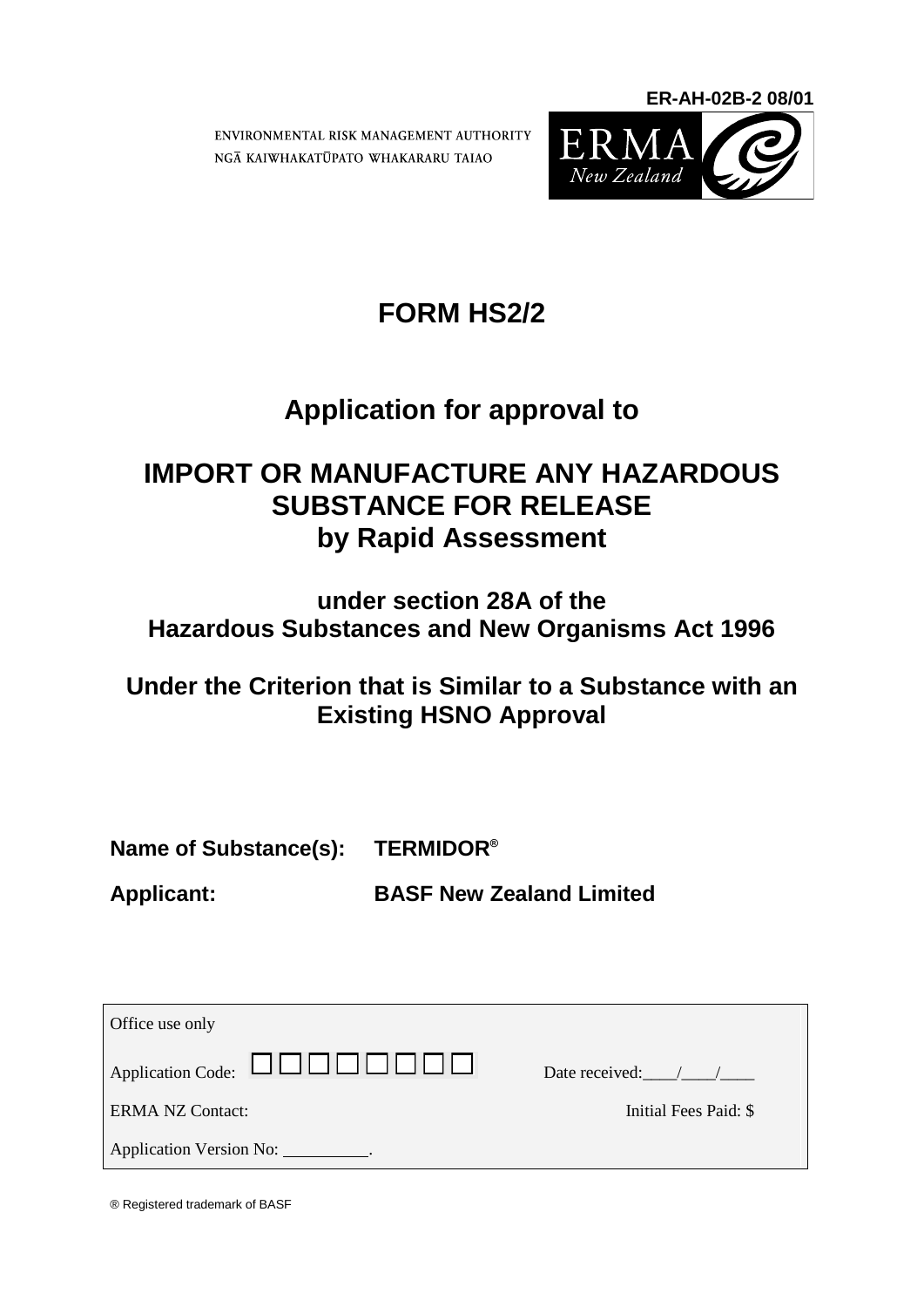### **IMPORTANT**

- 1. Before you fill in this application form, you may find it helpful to consult the *User Guide to Hazardous Substance Applications under the HSNO Act 1996*. This User Guide can either be downloaded from our website or purchased from ERMA New Zealand.
- 2. Part D of the User Guide covers applications under Section 28A of the Act using the criterion that it is "similar" to a substance with an existing HSNO approval and all of the cross references to this guide that are in this application form relate to Part D.
- 3. You can also talk to an applications officer at ERMA New Zealand who can help you scope and prepare your application. We need all relevant information early on in the application process. Quality information up front will speed up the process.
- 4. Any extra material that does not fit in the application form must be clearly labelled, crossreferenced, and included in an Appendix to the application form.
- 5. Commercially sensitive information must be collated in a separate Appendix.
- 6. Applicants must sign the form and enclose the correct application fee. The initial application fee can be found in our published *Schedule of Fees and Charges*. Make sure that you have an up to date copy of the Schedule. Please check with ERMA New Zealand staff. We are unable to process applications that do not contain the correct fee.
- 7. Unless otherwise indicated, all sections of this form must be completed for the application to be progressed. Where an applicant is unable to complete the sections marked optional, this information may be derived by ERMA New Zealand and the costs of doing so will be recovered from the applicant as part of the processing costs.

You can get more information at any time by contacting us. One of our staff members will be able to help you.

ERMA New Zealand 20 Customhouse Quay PO Box 131 Wellington NEW Zealand Telephone: 64-4-473 8426 Facsimile: 64-4-473 8433 E-mail: [info@ermanz.govt.nz](mailto:info@ermanz.govt.nz) [www.ermanz.govt.nz](http://www.ermanz.govt.nz/)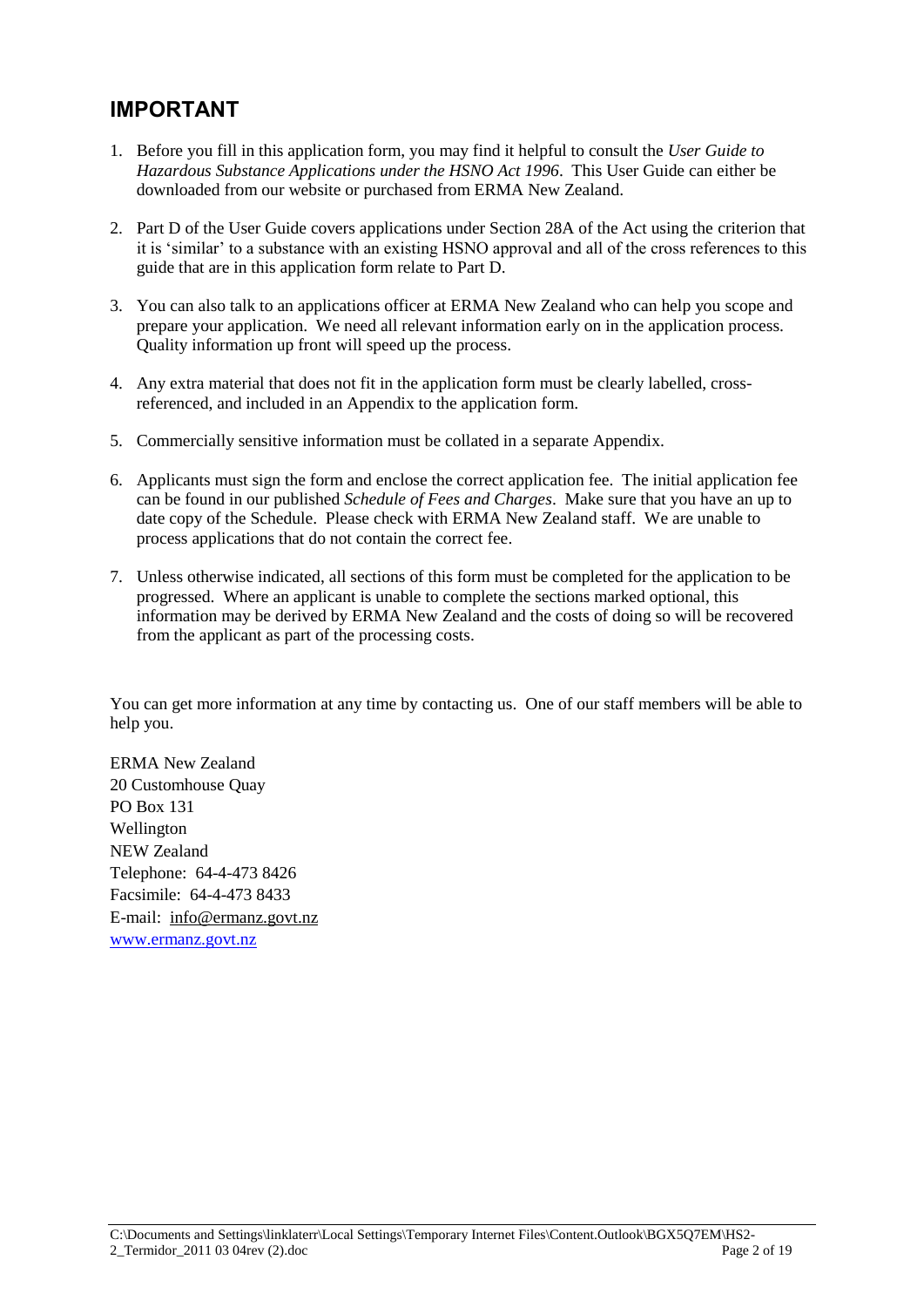### **Section One – Applicant Details**

See comments under "Section One of Application Form" in the User Guide for guidance.

#### **1.1 Name and postal address in New Zealand of the organisation making the application:**

| Name:    | <b>BASF New Zealand Limited</b> |
|----------|---------------------------------|
| Address: | PO Box 407. Auckland 1140       |
| Phone:   | $+9-255-4300$                   |
| Fax:     | $+9-255-4307$                   |

#### **1.2 The applicant's location address in New Zealand (if different from above):**

Address: 3 Airpark Drive, Airport Oaks, Manukau

#### **1.3 Name of the contact person for the application:**

This person should have sufficient knowledge to respond to queries and either have the authority to make decisions on behalf of the applicant that relate to processing the application, or have the ability to go to the appropriate authority.

Name: John Gray Position: Technical Manager Regulatory Affairs Address: PO Box 407, Auckland 1140 Phone:  $+9-255-4300$ Fax:  $+9-255-4307$ Email: [john.gray@basf.com](mailto:john.gray@basf.com)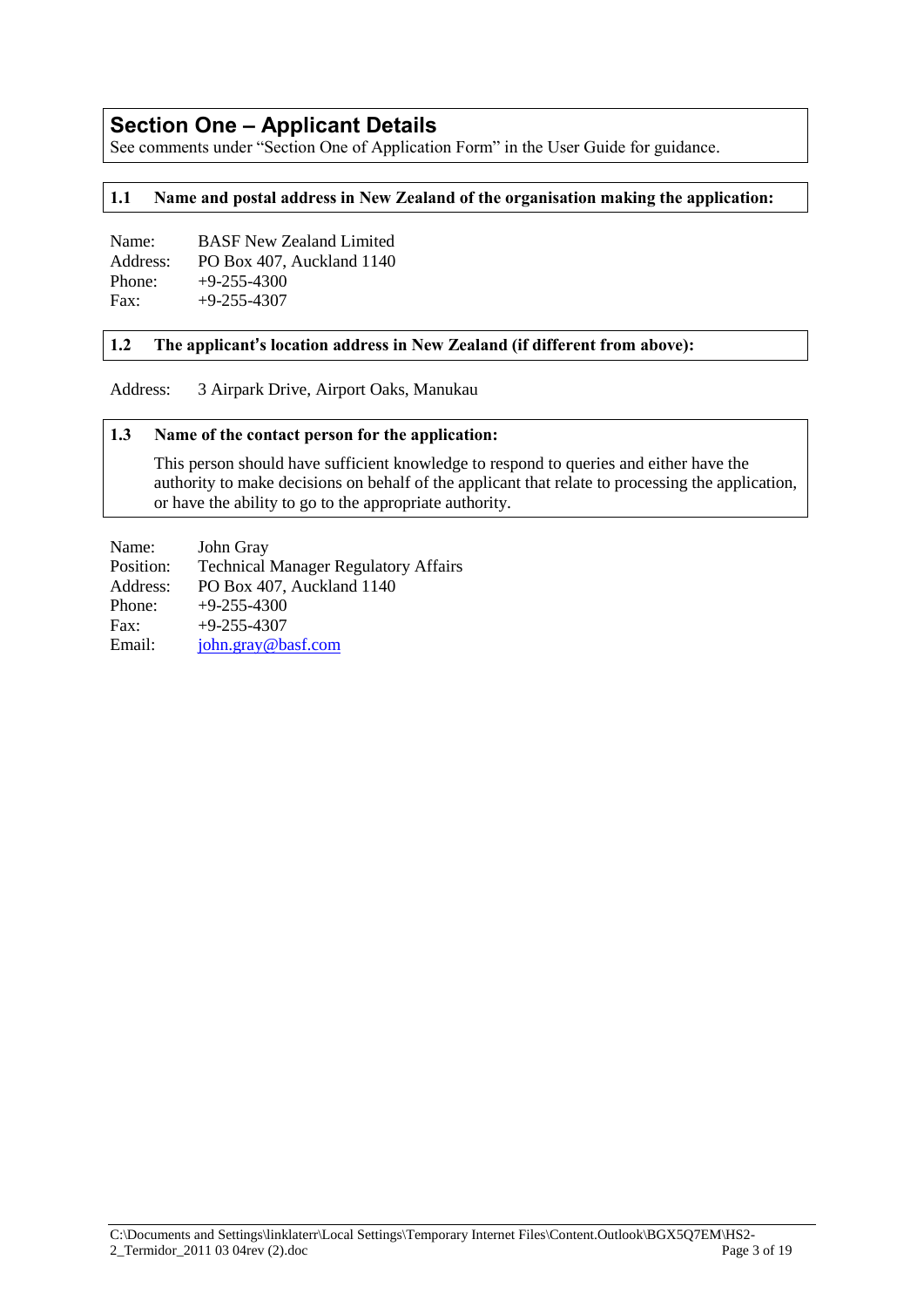### **Section Two – Application Type and Related Approvals Required**

This form is only to be used for an application to import and/or manufacture a hazardous substance for "release" that meets the criterion that is "similar" to a substance with an existing HSNO approval. Please note that it is the substance(s) which is approved, and thus the approval covers both import and manufacture.

If you are making the application for some other reason, you will need a different form.

**2.1 The Authority may make a "rapid assessment" of applications to import or manufacture a hazardous substance for release if certain criteria apply. You need to confirm that the following criterion applies and provide reasons in support of this.**

(See comments under "Section 2.1 of Form" in the User Guide)

The application is for a substance(s) that has a similar composition and similar hazardous properties to an approved, existing substance Yes/No

The justification for claiming that criterion has been met is as follows (cross reference to Section 3.1, 3.2, and 3.3 of this form as appropriate): ERMA NZ has determined that the proposed substance is eligible for a rapid assessment under the criterion that is similar to the reference substance with an existing HSNO approval.

**2.2 Identify the substance with an existing approval for which you wish to use as the reference substance(s). Note you will need to supply an approval number. Applicants will probably find it convenient to cross-reference their response to the details in later sections of the application.**

(See comments under "Section 2.2 of Form" in the User Guide)

HSR000831. Suspension concentrate containing 200 g/litre fipronil.

## **2.3 Is the information in this application relevant to import, manufacture or both?**

(See comments under "Section 2.3 of Form" in the User Guide)

| $\bullet$ Import only                                                          | Yes/No             |
|--------------------------------------------------------------------------------|--------------------|
| • Manufacture only                                                             | Yes/No             |
| • Import and manufacture                                                       | Yes/No             |
| • If import only, indicate whether or not manufacture is likely in New Zealand | <del>Yes</del> /No |

#### **2.4 If the application relates to manufacture in New Zealand, provide comparative information on the proposed manufacturing process and any alternatives for the substance(s) being applied for and for the reference substance(s) if relevant.**

(See comments under "Section 2.4 of Form" in the User Guide)

NA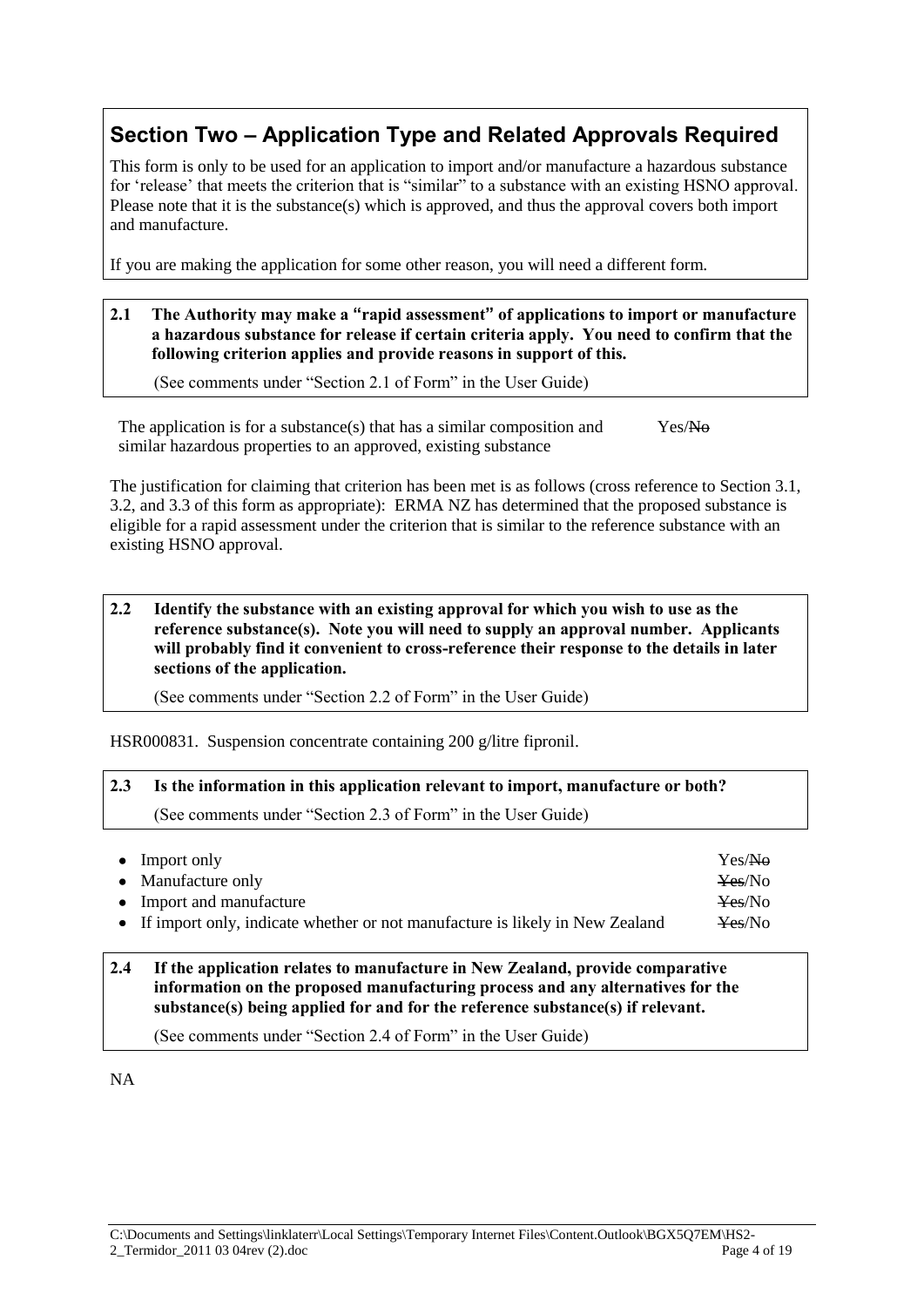#### **2.5 If this substance(s) needs an approval under any other legislation, has an application for this approval been made?**

(Optional) (See comments under "Section 2.5 of Form" in the User Guide)

#### **Name of Approval** Application made

Agricultural Compounds and Veterinary Medicines Act 1997 Yes/No/NA Food Act 1981 **Yes/No/NA** Medicines Act 1981 Yes/No/NA Chemical Weapons (Prohibition) Act 1996 Yes/No/NA Radiation Protection Act 1965<br>
Biosecurity Act 1993<br>
Yes/No/NA<br>
Yes/No/NA Biosecurity Act 1993<br>
Resource Management Act 1991<br>
Yes/No/NA<br>
Yes/No/NA Resource Management Act 1991 Other (please specify):  $\frac{1}{2}$  Yes/No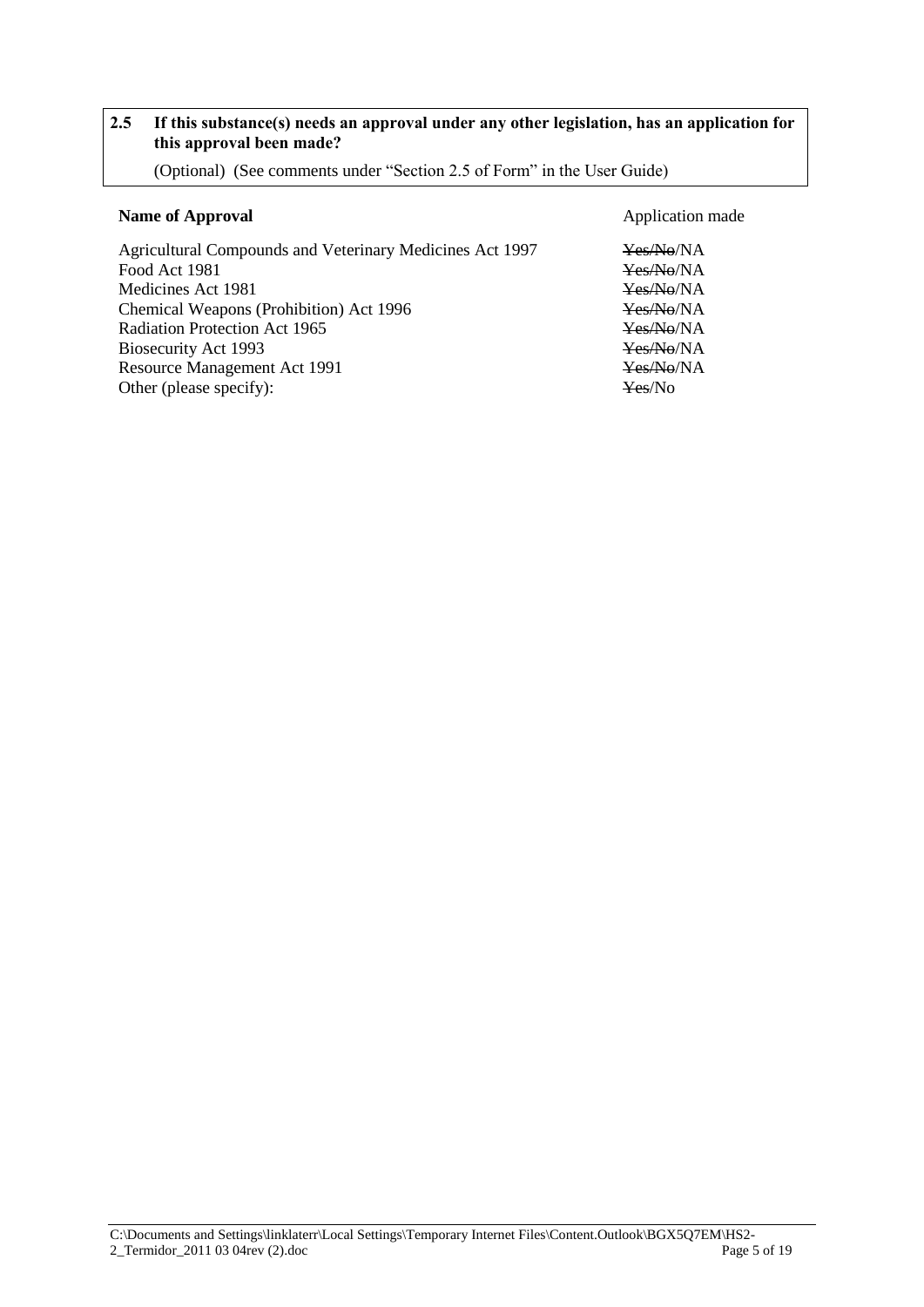### **Section Three – Comparative Information on the Substance(s)**

Note all information that is commercially sensitive must be attached as an Appendix. The application form should be cross-referenced to the Appendix but should be able to be read as a stand-alone document which will be publicly available.

The information you provide should clearly identify the similarities and differences between this substance and the previously approved substance used as a reference.

If approval is being sought for more than one hazardous substance, this section must be completed separately for each hazardous substance.

#### **3.1 State the unequivocal identification of the proposed substance(s) and of the reference substance(s).**

Because comparative information is being looked for, a tabular layout might be convenient to use.

This section should include all information necessary to unequivocally identify the substance(s) and may include:

- Chemical Name (Chemical Abstracts Preferred Index name or IUPAC name)
- Common Name
- Synonyms
- Trade Names
- CAS Registry Number
- Molecular Formula
- Structural Formula
- Significant impurities

For mixtures, in addition to the above information being provided on the actual mixture, information is also required on the composition of the mixture ie the chemical name, CAS number, function (eg active ingredient, emulsifier, surfactant, filler) and percentages of **ALL** components of the mixture (including non-hazardous components and impurities) should be provided. This information may be best expressed in tabular form. If the composition is variable, please ensure to state the limits.

If there are commercial reasons for not providing full information in the main part of the form, alternative approaches must be discussed with and agreed by ERMA New Zealand. These must include the provision of a unique identifier of some kind.

(See comments under "Section 3.1 of Form" in the User Guide)

The proposed substance contains 100 g/litre fipronil (CAS # 120068-37-3) in the form of a suspension concentrate. Comparison of this substance with the reference substance, a suspension concentrate containing 200 g/litre fipronil (HSR000831), is provided in Appendix 1.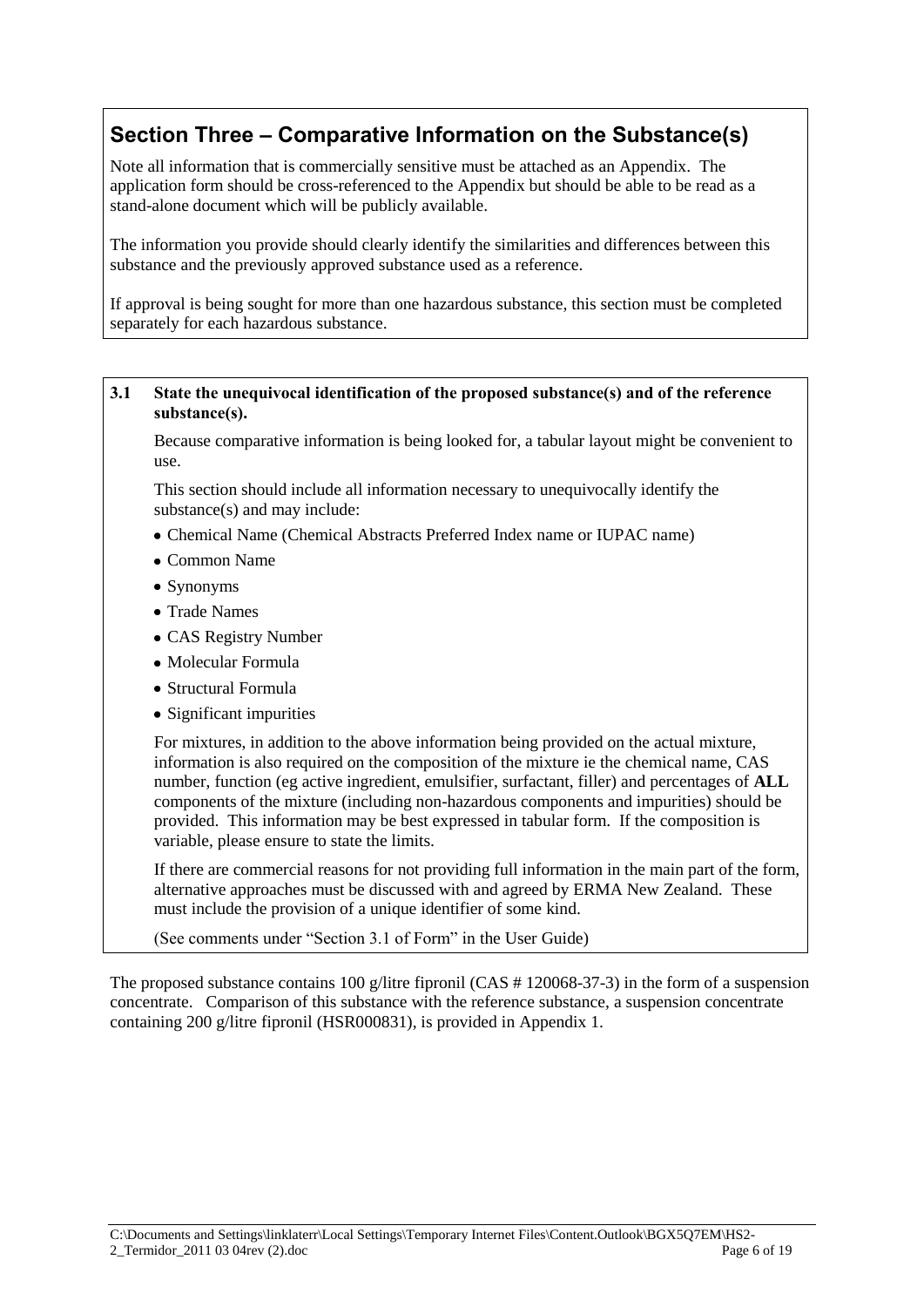#### **3.2 Provide comparative information on the chemical and physical properties of the proposed substance(s) and of the reference substance(s).**

Provide as much information as possible on the chemical and physical properties of the proposed and reference substance(s) [at  $20^{\circ}$ C and 1 atmosphere unless otherwise stated] e.g.

- Appearance (colour, odour, physical state or form)
- $\bullet$  pH
- Density
- Vapour pressure
- Boiling/melting point
- Solubility in water
- Water/octanol partitioning co-efficient

For mixtures, information is required on the chemical and physical properties of the mixture itself. However, if this information is not available, you should provide information on the chemical and physical properties of EACH hazardous component of the mixture.

You should compare and contrast the properties of the substance(s) for which this application is made with that of the previously approved "similar" substance(s).

(See comments under "Section 3.2 of Form" in the User Guide)

|                     | <b>Proposed substance</b>   | Reference substance       |
|---------------------|-----------------------------|---------------------------|
| Appearance          | Viscous, light brown liquid | Viscous, off white liquid |
| pH                  | 7.2                         | 6.5                       |
| Density             | $1.061$ g/ml                | $1.07$ g/ml               |
| Solubility in water | Dispersible                 | Dispersible               |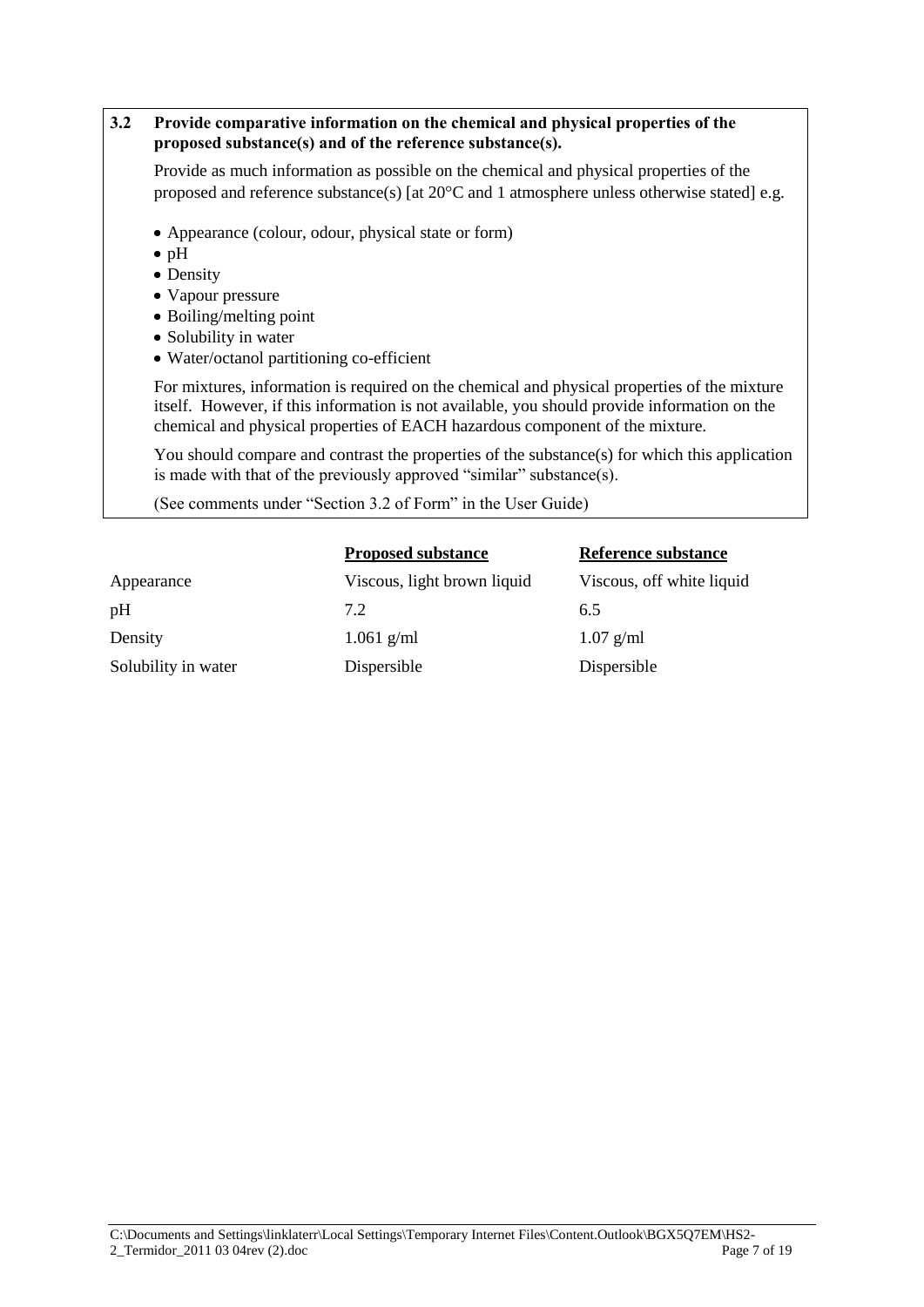| 3.3 | Provide comparative information on the hazardous properties of the proposed<br>substance(s) and the reference substance(s).                                                                                                                                                                                                                                                                                   |
|-----|---------------------------------------------------------------------------------------------------------------------------------------------------------------------------------------------------------------------------------------------------------------------------------------------------------------------------------------------------------------------------------------------------------------|
|     | Information should be provided on the hazardous properties of the substance(s) known to the<br>applicant. You must consider each of the six hazardous properties below and provide<br>information on those hazardous properties that trigger any threshold level. If you wish, you<br>may assign the relevant HSNO classification category to each hazardous property that exceeds<br>these threshold levels. |
|     | • explosiveness<br>• flammability                                                                                                                                                                                                                                                                                                                                                                             |
|     | • oxidising properties                                                                                                                                                                                                                                                                                                                                                                                        |
|     | • corrosiveness                                                                                                                                                                                                                                                                                                                                                                                               |
|     | • toxicity                                                                                                                                                                                                                                                                                                                                                                                                    |
|     | $\bullet$ ecotoxicity                                                                                                                                                                                                                                                                                                                                                                                         |
|     | If your substance is a mixture and you cannot provide direct information on its hazardous<br>properties, you can apply mixture rules to the hazardous components of the mixture. If you do<br>this, then you will need to provide information on the hazardous properties of each hazardous<br>component of the mixture, and show your workings.                                                              |
|     | You should compare and contrast the hazardous properties of the substance(s) for which this<br>application is made with that of the reference substance(s).                                                                                                                                                                                                                                                   |
|     | (See comments under "Section 3.3 of Form" in the User Guide).                                                                                                                                                                                                                                                                                                                                                 |
|     |                                                                                                                                                                                                                                                                                                                                                                                                               |

|                                                                  | <b>Proposed substance</b>                                                                                                                       | <b>Reference substance</b>                                       |
|------------------------------------------------------------------|-------------------------------------------------------------------------------------------------------------------------------------------------|------------------------------------------------------------------|
| <b>Acute toxicity</b>                                            |                                                                                                                                                 |                                                                  |
| LD50 rat (oral):                                                 | $> 1,999$ mg/kg                                                                                                                                 | $977 \text{ mg/kg}$                                              |
| LD50 rabbit (dermal):                                            | $> 2,000$ mg/kg                                                                                                                                 | $2,493$ mg/kg                                                    |
| LC50 rat (by inhalation):                                        | $> 1.7$ mg/l 4 h                                                                                                                                | $0.94$ mg/l 4 h                                                  |
| <b>Irritation</b>                                                |                                                                                                                                                 |                                                                  |
| Primary skin irritation rabbit:                                  | Irritant.                                                                                                                                       | Non-irritant.                                                    |
| Primary irritations of the<br>mucous membrane rabbit:            | Irritant.                                                                                                                                       | Non-irritant.                                                    |
| <b>Sensitization:</b>                                            |                                                                                                                                                 |                                                                  |
| Guinea pig:                                                      | Skin sensitizing effects were<br>not observed in animal studies.                                                                                | Skin sensitizing effects were<br>not observed in animal studies. |
| <b>Ecotoxicity</b><br>Information on: fipronil                   |                                                                                                                                                 |                                                                  |
| Fish:                                                            | LC50 $(96 h)$ 0.25 mg/l, <i>Oncorhynchus mykiss</i><br>LC50 (96 h) 0.0852 mg/l, Lepomis macrochirus<br>LC50 (96 h) $0.43$ mg/l, Cyprinus carpio |                                                                  |
| Aquatic invertebrates:                                           | EC50 (48 h) 0.19 mg/l, Daphnia magna                                                                                                            |                                                                  |
| Aquatic plants:                                                  | EC50 (96 h) 0.068 mg/l (biomass), Scenedesmus subspicatus                                                                                       |                                                                  |
| <b>Persistence and degradability</b><br>Information on: fipronil |                                                                                                                                                 |                                                                  |
| Assessment biodegradation and<br>elimination (H2O):              | Not readily biodegradable (by OECD criteria).                                                                                                   |                                                                  |

The proposed substance is not explosive, flammable, oxidizing or corrosive.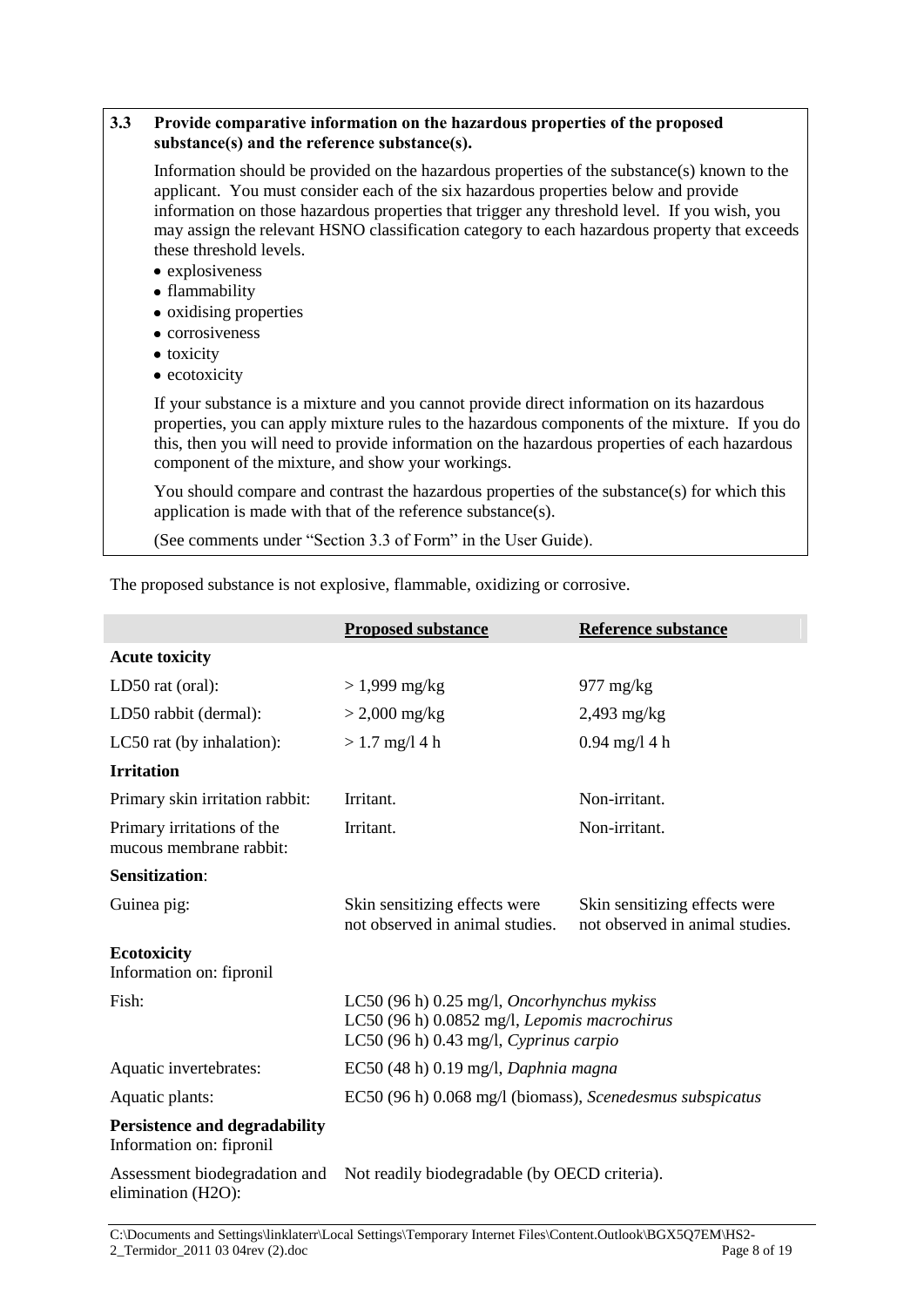#### **3.4 Identification of the default Controls on the substance(s).**

A range of default controls are triggered by the hazardous property classification(s) attached to the substance. If you wish, you can list what these default controls are and check that they are the same as those on the reference substance(s). If you don"t provide this information, ERMA New Zealand will do it for you. Regardless, you need to be aware of what the default controls are so that you can take them into account if there are any risks to be assessed. See Section 4.

**(Optional)** (See comments under "Section 3.4 of Form" in the User Guide)

The default controls for the proposed substance match those for the reference substance.

| Code           | <b>Regulation</b> | <b>Description</b>                                                                                             |
|----------------|-------------------|----------------------------------------------------------------------------------------------------------------|
| T1             | 11-27             | Limiting exposure to toxic substances, setting values for<br>ADE/RfD/PDE/TEL, prohibiting use in excess of TEL |
| T <sub>2</sub> | 29, 30            | Workplace exposure                                                                                             |
| T <sub>3</sub> | 5(1), 6           | Record keeping                                                                                                 |
| T4             | 7                 | Equipment used to handle toxic substances                                                                      |
| <b>T5</b>      | 8                 | Protective clothing/equipment                                                                                  |
| T6             | 9                 | Approved handler quantities                                                                                    |
| T7             | 10                | Carriage on passenger service vehicles                                                                         |

*Hazardous Substances (Classes 6, 8 and 9 Controls) Regulations 2001*:

#### *Hazardous Substances (Classes 6, 8 and 9 Controls) Regulations 2001*:

| Code           | <b>Regulation</b> | <b>Description</b>                                                                               |
|----------------|-------------------|--------------------------------------------------------------------------------------------------|
| E1             | $32 - 45$         | Limiting exposure to ecotoxic substances, the environmental<br>exposure limit (EEL) approach     |
| E2             | 46-48             | Restrictions on use of substances in application areas                                           |
| E <sub>3</sub> | 49                | Controls relating to protection of terrestrial invertebrates, for<br>example, beneficial insects |
| E <sub>4</sub> | 50, 51            | Controls relating to protection of terrestrial vertebrates                                       |
| E <sub>5</sub> | 5(2), 6           | Requirements for keeping records of use                                                          |
| E6             | 7                 | Requirements for equipment used to handle substances                                             |
| E7             | 9                 | Quantities of ecotoxic substances that require an approved handler                               |
| E <sub>8</sub> | 10                | Restrictions on carriage of ecotoxic substances on passenger<br>service vehicles                 |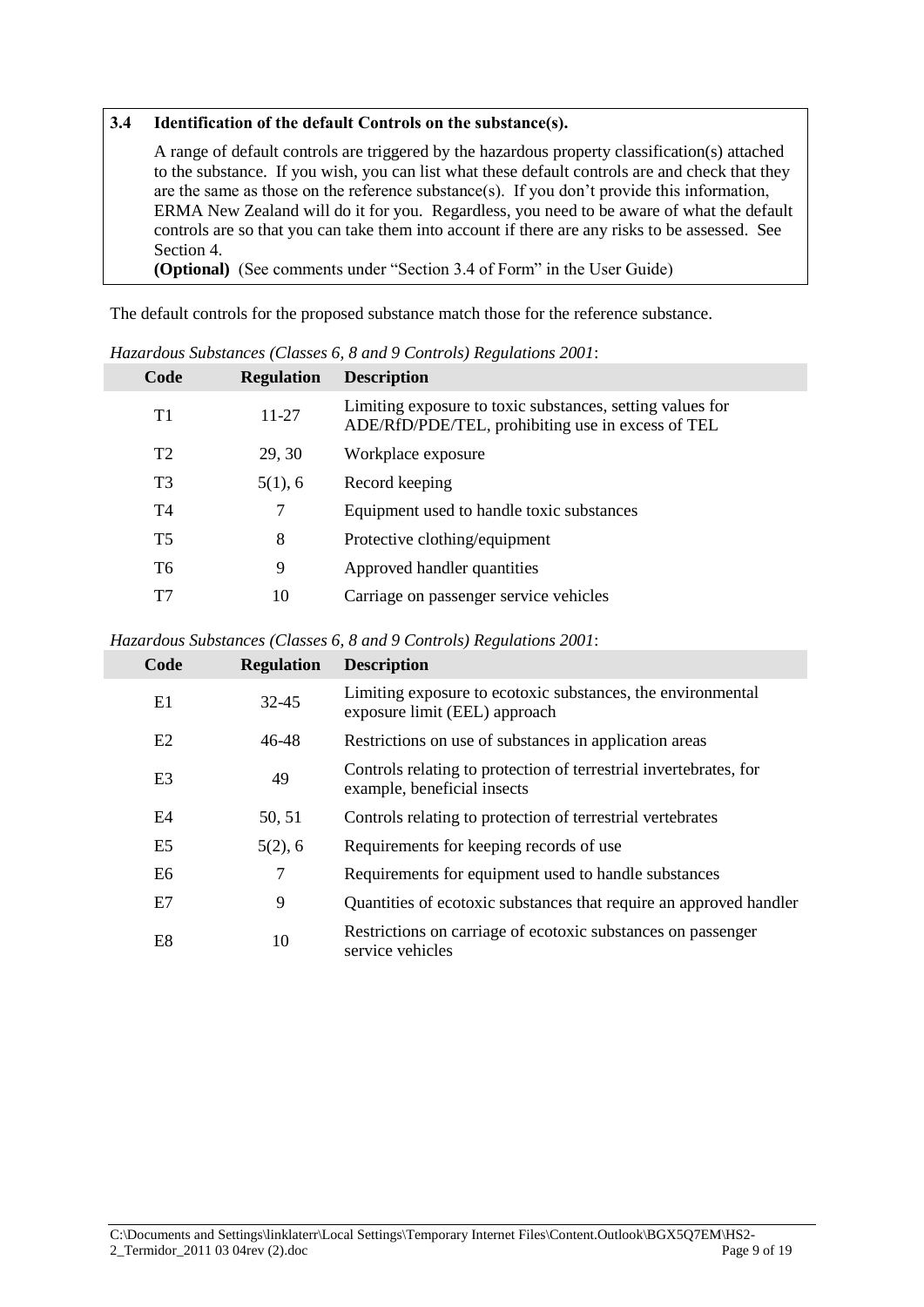| Code           | <b>Regulation</b>             | <b>Description</b>                                                                                                    |
|----------------|-------------------------------|-----------------------------------------------------------------------------------------------------------------------|
| I <sub>1</sub> | $6, 7, 32-35,$<br>$36(1)-(7)$ | Identification requirements, duties of persons in charge,<br>accessibility, comprehensibility, clarity and durability |
| I3             | 9                             | Priority identifiers for ecotoxic substances                                                                          |
| I8             | 14                            | Priority identifiers for toxic substances                                                                             |
| <b>I9</b>      | 18                            | Secondary identifiers for all hazardous substances                                                                    |
| I11            | 20                            | Secondary identifiers for ecotoxic substances                                                                         |
| I16            | 25                            | Secondary identifiers for toxic substances                                                                            |
| I17            | 26                            | Use of generic names                                                                                                  |
| <b>I18</b>     | 27                            | Requirements for using concentration ranges                                                                           |
| I19            | 29-31                         | Additional information requirements, including multiple<br>packaging                                                  |
| <b>I20</b>     | 36(8)                         | Durability of information for class 6.1 substances                                                                    |
| I21            | 37-39, 47-50                  | General documentation requirements                                                                                    |
| I23            | 41                            | Specific documentation requirements for ecotoxic substances                                                           |
| <b>I28</b>     | 46                            | Specific documentation requirements for toxic substances                                                              |
| I29            | 51, 52                        | Signage requirements                                                                                                  |
| <b>I30</b>     | 53                            | Advertising corrosive and toxic substances                                                                            |

*Hazardous Substances (Identification) Regulations 2001:*

#### *Hazardous Substances (Packaging) Regulations 2001:*

| Code            | <b>Regulation</b> | <b>Description</b>                                                                                              |
|-----------------|-------------------|-----------------------------------------------------------------------------------------------------------------|
| P <sub>1</sub>  | 5, 6, 7(1), 8     | General packaging requirements                                                                                  |
| P <sub>3</sub>  | 9                 | Criteria that allow substances to be packaged to a standard not<br>meeting Packing Group I, II, or III criteria |
| P <sub>13</sub> | 19                | Packaging requirements for toxic substances (class 6)                                                           |
| P <sub>15</sub> | 21                | Packaging requirements for ecotoxic substances (class 9)                                                        |
| PG2             | Schedule 2        | Packaging requirements for equivalent to UN Packing Group II                                                    |

#### *Hazardous Substances (Disposal) Regulations 2001*:

| Code           | <b>Regulation</b> | <b>Description</b>                                                                            |
|----------------|-------------------|-----------------------------------------------------------------------------------------------|
| D4             | 8                 | Disposal requirements for toxic and corrosive substances (classes<br>(6, 8)                   |
| D <sub>5</sub> | 9                 | Disposal requirements for ecotoxic substances (class 9)                                       |
| D <sub>6</sub> | 10                | Disposal requirements for packages                                                            |
| D <sub>7</sub> | 11, 12            | Information requirements for manufacturers, importers and<br>suppliers, and persons in charge |
| D8             | 13, 14            | Disposal requirements Priority identifiers for toxic substances                               |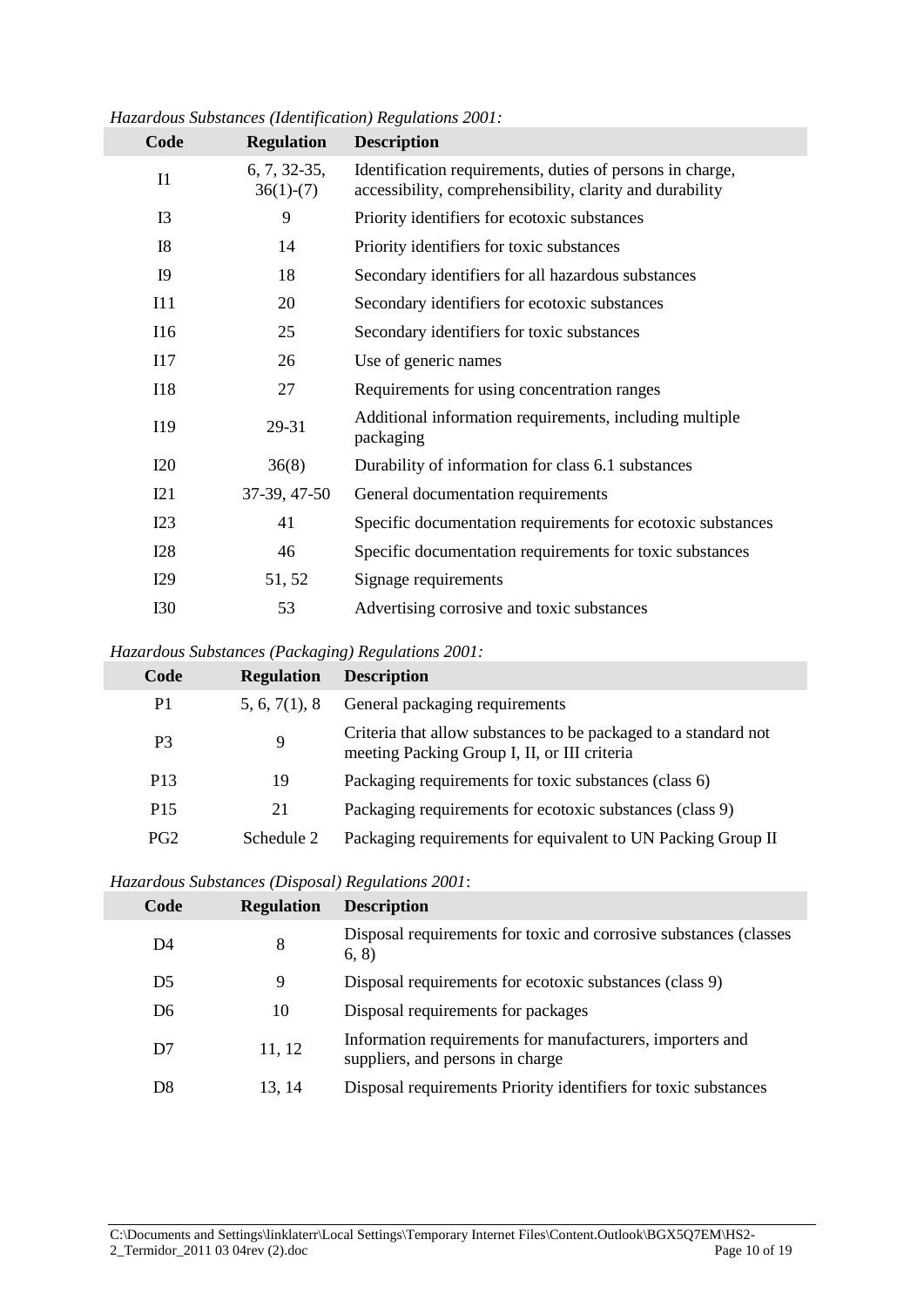| Code        | <b>Regulation</b> | <b>Description</b>                                                                                 |
|-------------|-------------------|----------------------------------------------------------------------------------------------------|
| EM1         | $6, 7, 9-11$      | Level 1 information requirements for suppliers and persons in<br>charge                            |
| EM6         | 8(e)              | Information requirements toxic substances                                                          |
| EM7         | 8(f)              | Information requirements ecotoxic substances                                                       |
| EM8         | 12-16, 18-20      | Level 2 information requirements for suppliers and persons in<br>charge                            |
| <b>EM11</b> | 25-34             | Level 3 emergency management requirements: duties of person<br>in charge, emergency response plans |
| EM12        | 35-41             | Level 3 emergency management requirements: secondary<br>containment                                |
| EM13        | 42                | Level 3 emergency management requirements: signage                                                 |

*Hazardous Substances (Emergency Management) Regulations 2001*:

*Hazardous Substances (Personnel Qualifications) Regulations 2001*:

| Code |       | <b>Regulation Description</b>                                                                |
|------|-------|----------------------------------------------------------------------------------------------|
| AH1  | $4-6$ | Approved Handler requirements (including test certificate and<br>qualification requirements) |

#### *Hazardous Substances (Tracking) Regulations 2001*:

| Code | <b>Regulation Description</b>               |
|------|---------------------------------------------|
| TR 1 | $4(1)$ , 5, 6 General tracking requirements |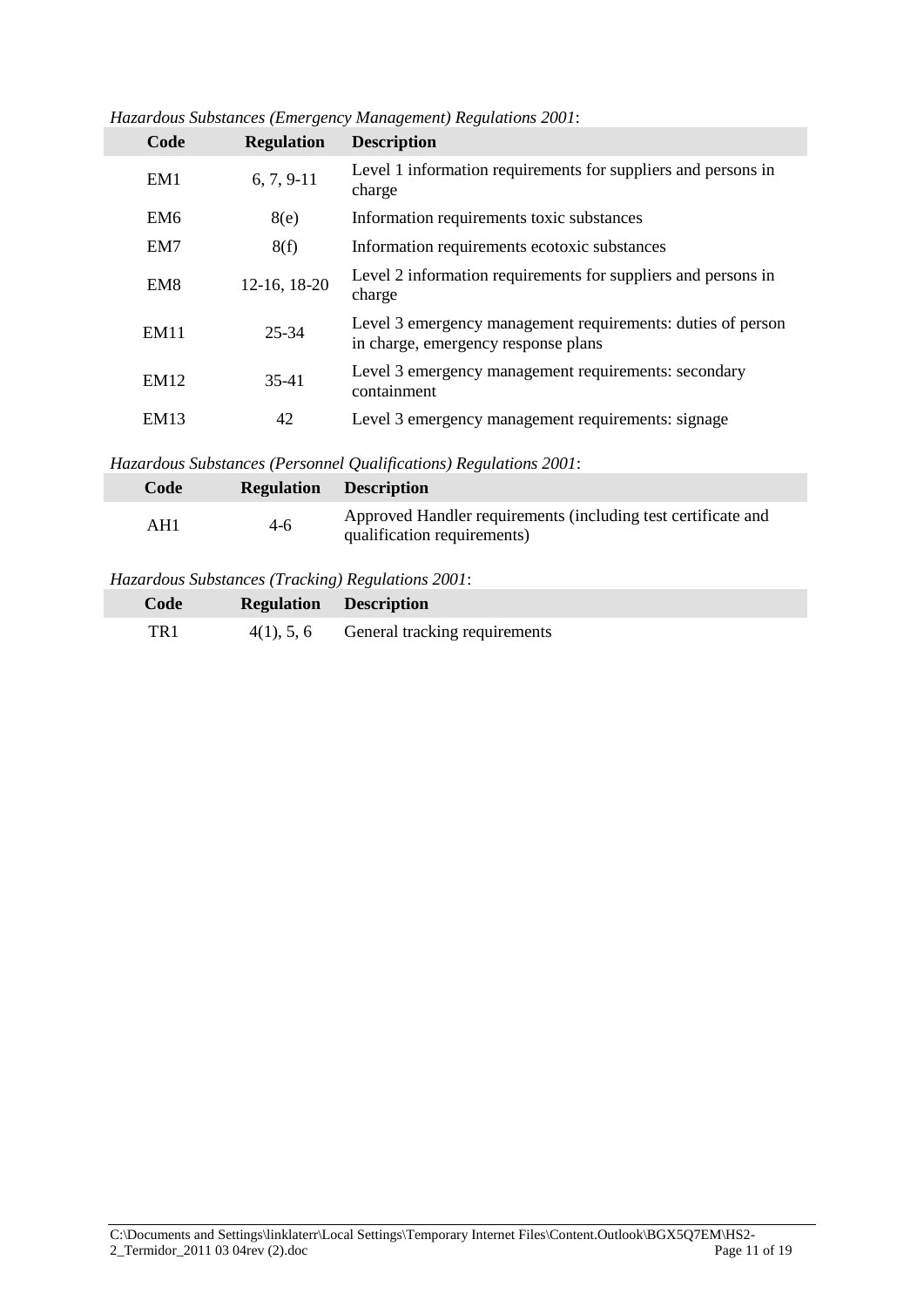#### **3.5 Provide comparative information on what will happen to the substance throughout its whole life from its introduction into New Zealand, its uses, through to disposal.**

Similarity of use is not one of the criteria for a rapid assessment, but comparaive information is still required. This is because if uses are significantly different, risks may differ even if the hazardous properties are similar. Information on other aspects of "whole of life history" through to disposal are also required.

(See comments under "Section 3.5 of Form" in the User Guide)

Similarly to the reference substance, the proposed substance will be imported into New Zealand as finished product packed in plastic bottles and labelled ready for sale. The type of packaging is of a standard nature, commonly used for pesticide formulations and is UN approved.

Transportation and storage of the proposed substance will be consistent with the controls existing for the reference substance. Both the proposed substance and the reference substance are classified internationally as hazardous for transport: Class 9, UN 3082, ENVIRONMENTALLY HAZARDOUS SUBSTANCE, LIQUID, N.O.S., MARINE POLLUTANT.

The proposed substance will be used by commercial contractors around domestic, commercial, public and industrial buildings and structures. Similarly to the reference substance, the proposed substance will applied as a dilute, water based spray using conventional hand held spraying equipment, whilst taking necessary precautions and following standard safety procedures. Normally, there would be no contact with the proposed substance prior to mixing and use.

Similarly to the reference substance, the proposed substance will be stored in the original packaging until completely used, and the need to dispose of excess substance would not be expected. Any substance that requires disposal, such as spilled material, and empty containers, will be disposed of according to label advice. Empty containers will be triple rinsed and recycled where appropriate via the Agrecovery programme.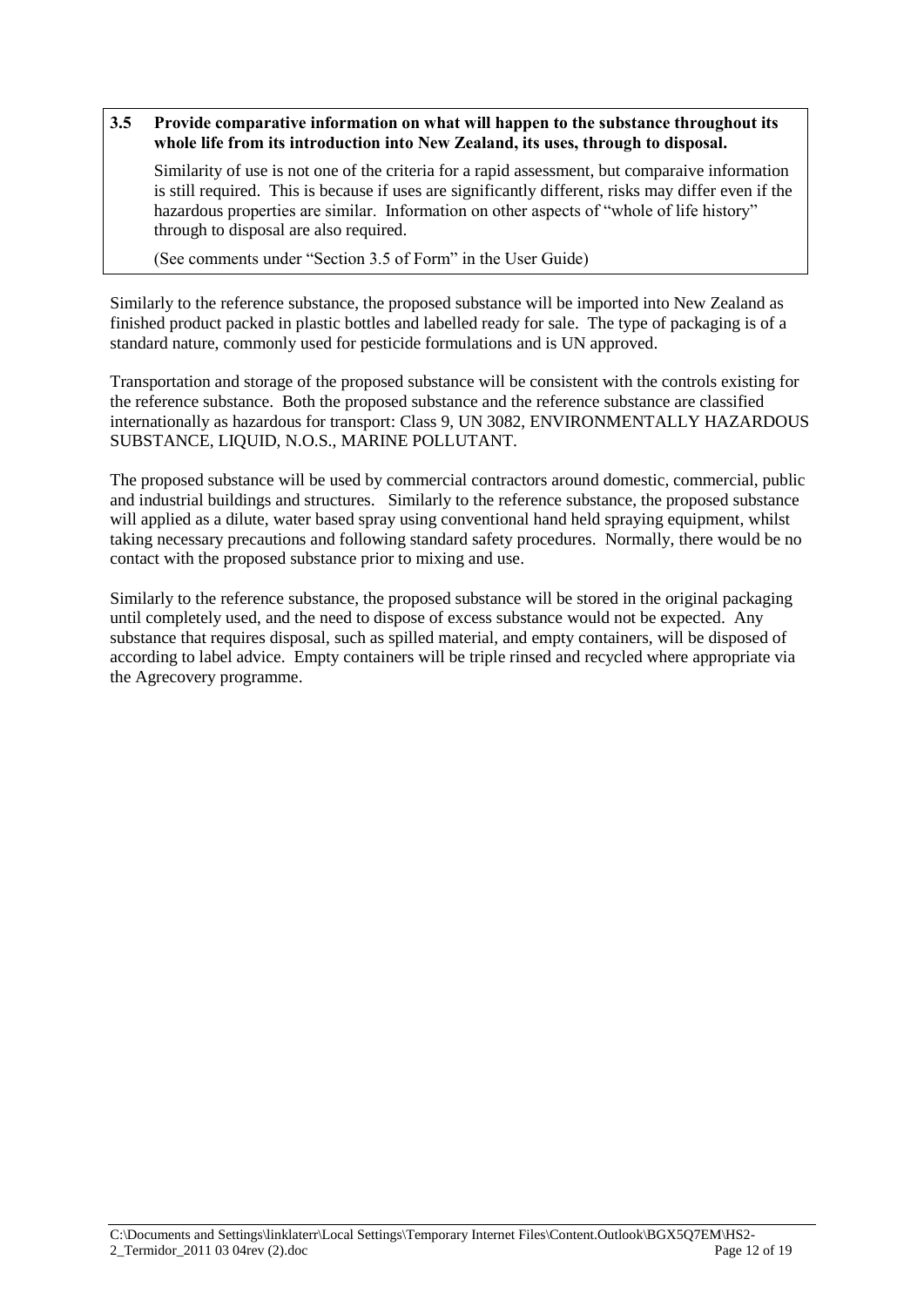### **Section Four: Identification and Assessment of any Significant Variations in Risk between the Proposed Substance(s) and the Reference Substance(s)**

It is noted that full risk assessments may not be required in the case of a "similar substance" rapid assessment application. It is sufficient to provide information which is able to confirm that any risks are "similar" to the risks posed by the reference substance(s).

You should compare and contrast the risks of the substance(s) for which this application is made with that of the reference substance(s). If the hazardous properties are similar then any difference should arise from differences in exposure scenarios.

In providing this analysis, applicants should have regard to the definition of environment and all the matters set out in Part II of the Act.

Similarly to the reference substance, the proposed substance is harmful, very toxic to aquatic organisms, toxic to terrestrial vertebrates and very toxic to terrestrial invertebrates. The potential risks to people and the environment posed by the proposed substance will be managed similarly in compliance with the approval controls already established for the reference substance, the Land Transport Rule 45001, and the New Zealand Standard for the Management of Agrichemicals NZS8409. Information covering identification, safe handling and use, emergency management and disposal will be readily available in the form of the container label, the safety data sheet (SDS) and the HazNote.

Codes of Practice that will be followed in the management of the substance are: Signage for Premises Storing Hazardous Substances (NZCIC) , Management of Agrichemicals (SNZ), Preparation of Safety Data Sheets (NZCIC), Product Labelling and Documentation Guide for Agricultural Compounds and Veterinary Medicines (Agcarm), and Hazardous Substance Storage (NZCIC).

Label instructions for the proposed substance identify a number of specific use precautions such as not to apply the substance directly onto or into water, and not to allow spray drift outside the target area, that reinforce the measures required to protect aquatic systems, edible plants, domestic vertebrates and invertebrates from a potential hazard.

Whereas the reference substance is readily available and used in a wide dispersive manner by a broad base of users, the proposed substance will only be available through a specialised distribution to a small group of trained and experienced professional users applying the material in a limited and specific manner around buildings and structures. This further mitigates the environmental impact of the proposed substance.

Accordingly, with due care, the hazards and risks associated with the proposed substance can be safely and satisfactorily managed.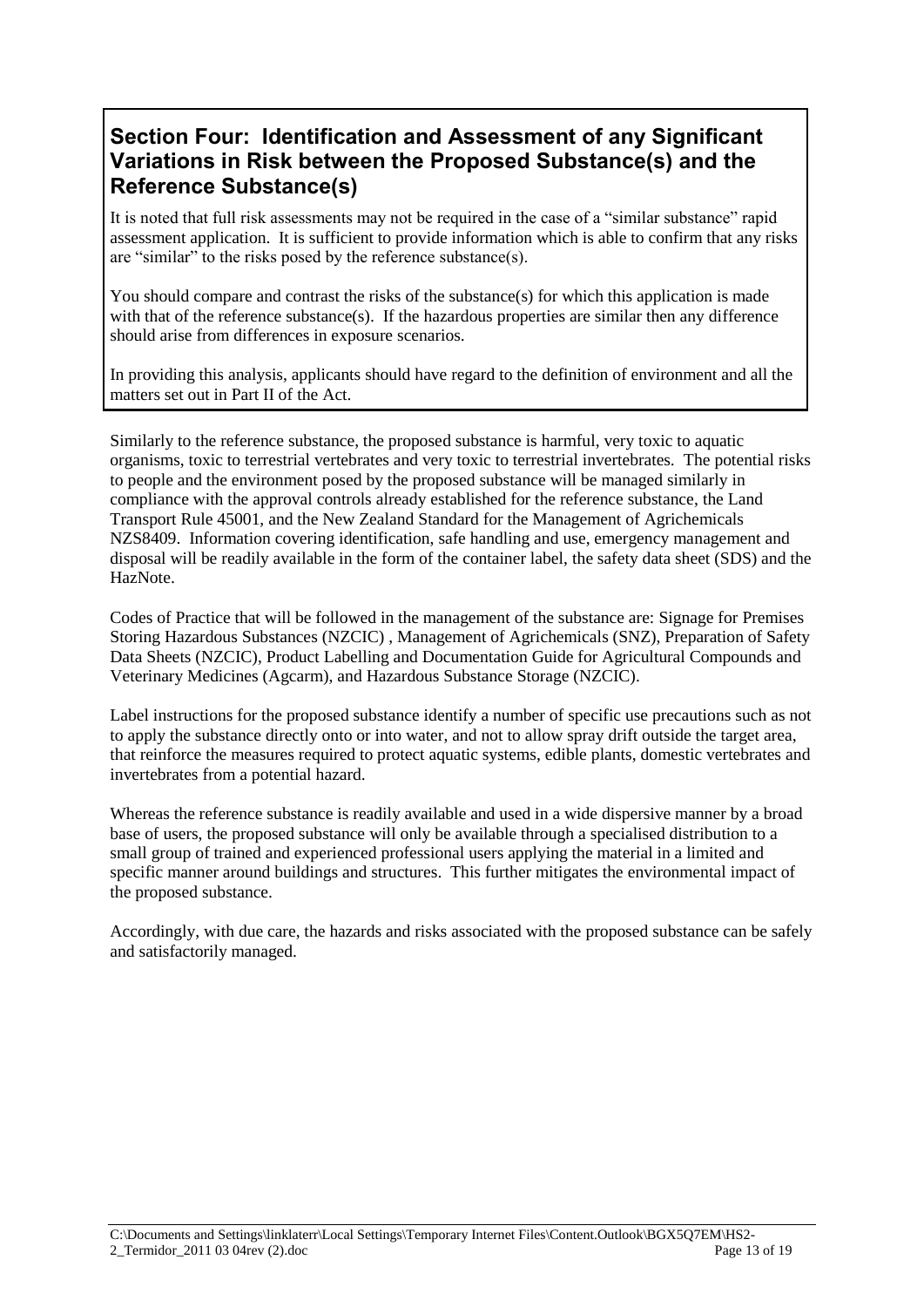### **Section Five – International Considerations**

**5.1 ERMA New Zealand is interested in whether this substance (or any of its components) has been considered by any other regulatory authority in New Zealand or by any other country. If you are aware of this, please provide details of the results of such consideration.**  (Optional). (See comments under "Section 5.1 of Form" in the User Guide)

The active ingredient and the proposed substance have been assessed and approved by regulatory authorities in Australia, the USA and the EU. Refer to Appendix 1.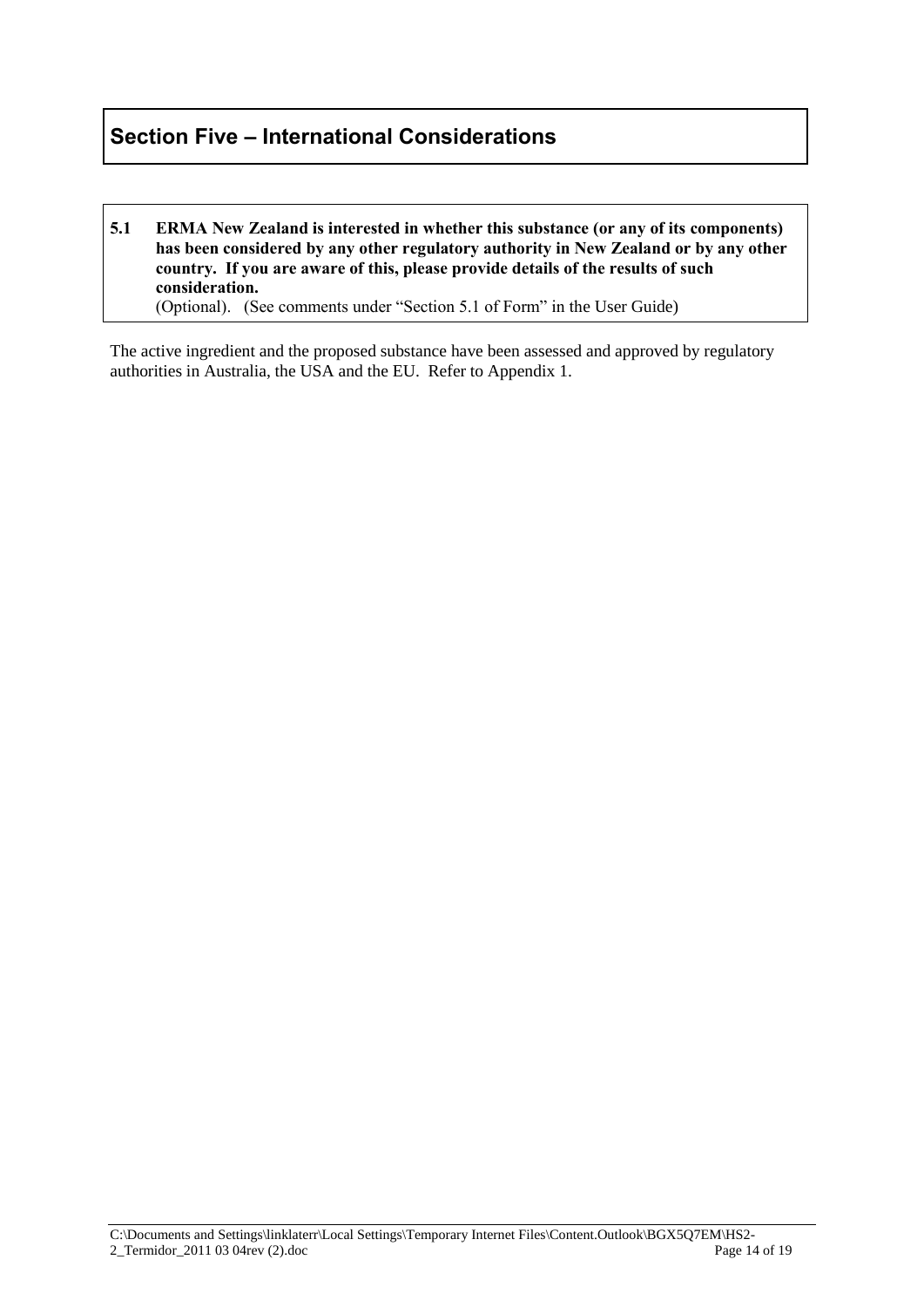### **Section Six – Miscellaneous**

#### **6.1 Provide a glossary of scientific and technical terms used in the application.**  (See comments under "Section 6.1 of Form" in the User Guide)

#### **6.2 Provide here any other information you consider relevant to this application not already included.**  (See comments under "Section 6.2 of Form" in the User Guide)

NA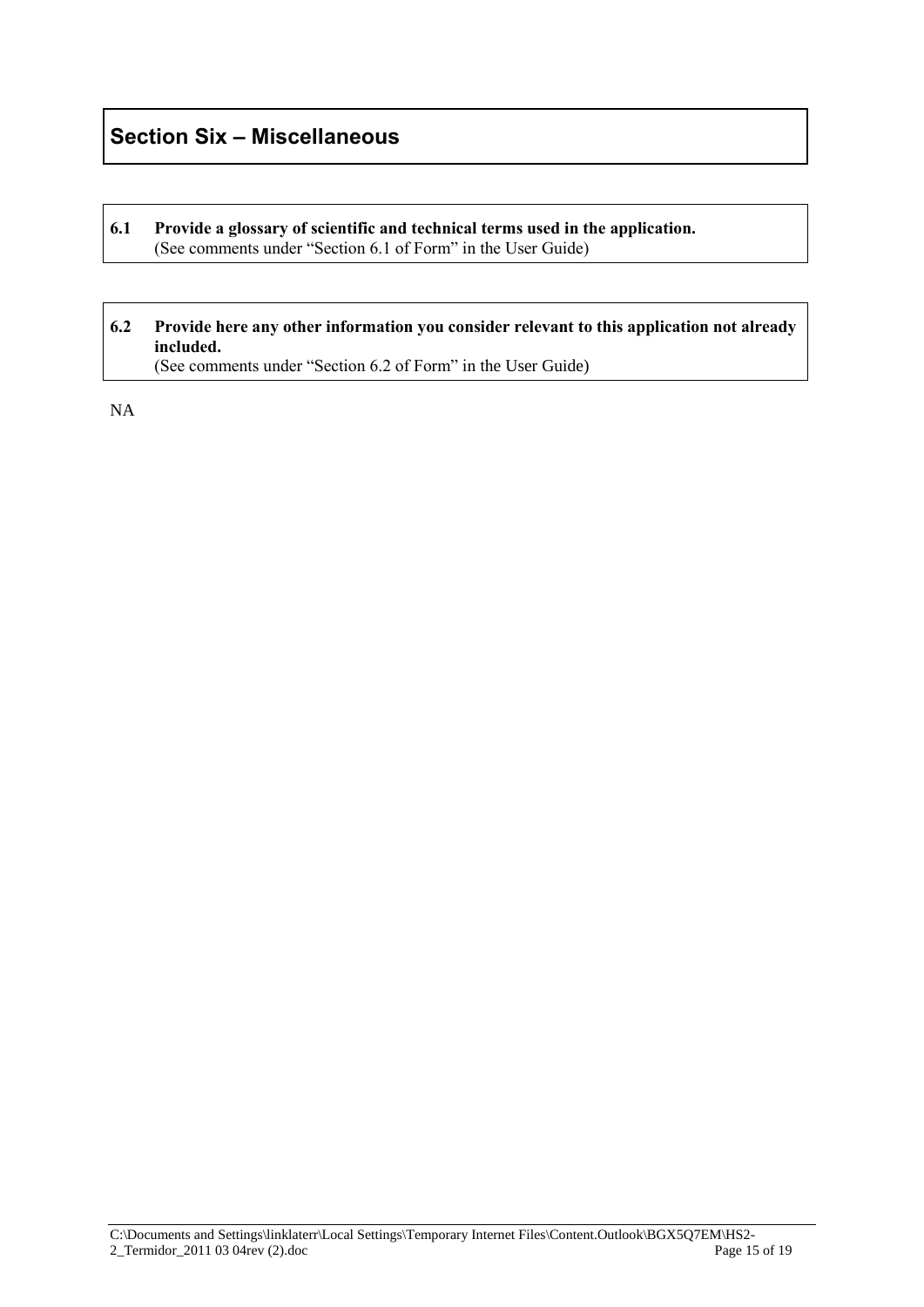### **Section Seven – Summary of Public Information**

The information provided in this section may be used in the Authority"s public register of substances required under Section 20 of the HSNO Act.

For these reasons, applicants should ensure that this summary information does not contain any commercially sensitive material.

#### **7.1 Name of the substance(s) for the public register:**

Please use a maximum of 80 characters.

(See comments under "Section 7.1 of Form" in the User Guide)

#### TERMIDOR®

#### **7.2 Purpose of the application for the public register:**

This should include (in a maximum of 255 characters) an abstract giving information on the intended use of the substance and why an application is needed based on its hazardous properties.

(See comments under "Section 7.2 of Form" in the User Guide)

To import for release TERMIDOR, with the active ingredient fipronil, to control certain insect pests in urban situations.

#### **7.3 Use Categories of the substance(s):**

ERMA New Zealand has adopted the system of use categories developed by the European Union, which identify various functional uses of substances. This information is pertinent to the assessment of exposure scenarios and the determination of risk and is also useful for building up a profile of the substance. There are three sets of use categories. Within each of these, applicants should state which use categories are relevant to all intended uses of the substance(s).

Main category: There are four main categories - see User Guide for details.

Industry category: There are 16 industry categories - see User Guide for details.

Function/Use category: There are 55 function/use categories - see User Guide for details.

(Optional) (See comments under "Section 7.3 of Form" in the User Guide)

The following use categories are indicated for this substance:

| Main Category:         |    | Wide dispersive use          |
|------------------------|----|------------------------------|
| Industrial category:   |    | Public domain                |
| Function/Use category: | 39 | Pesticides, non-agricultural |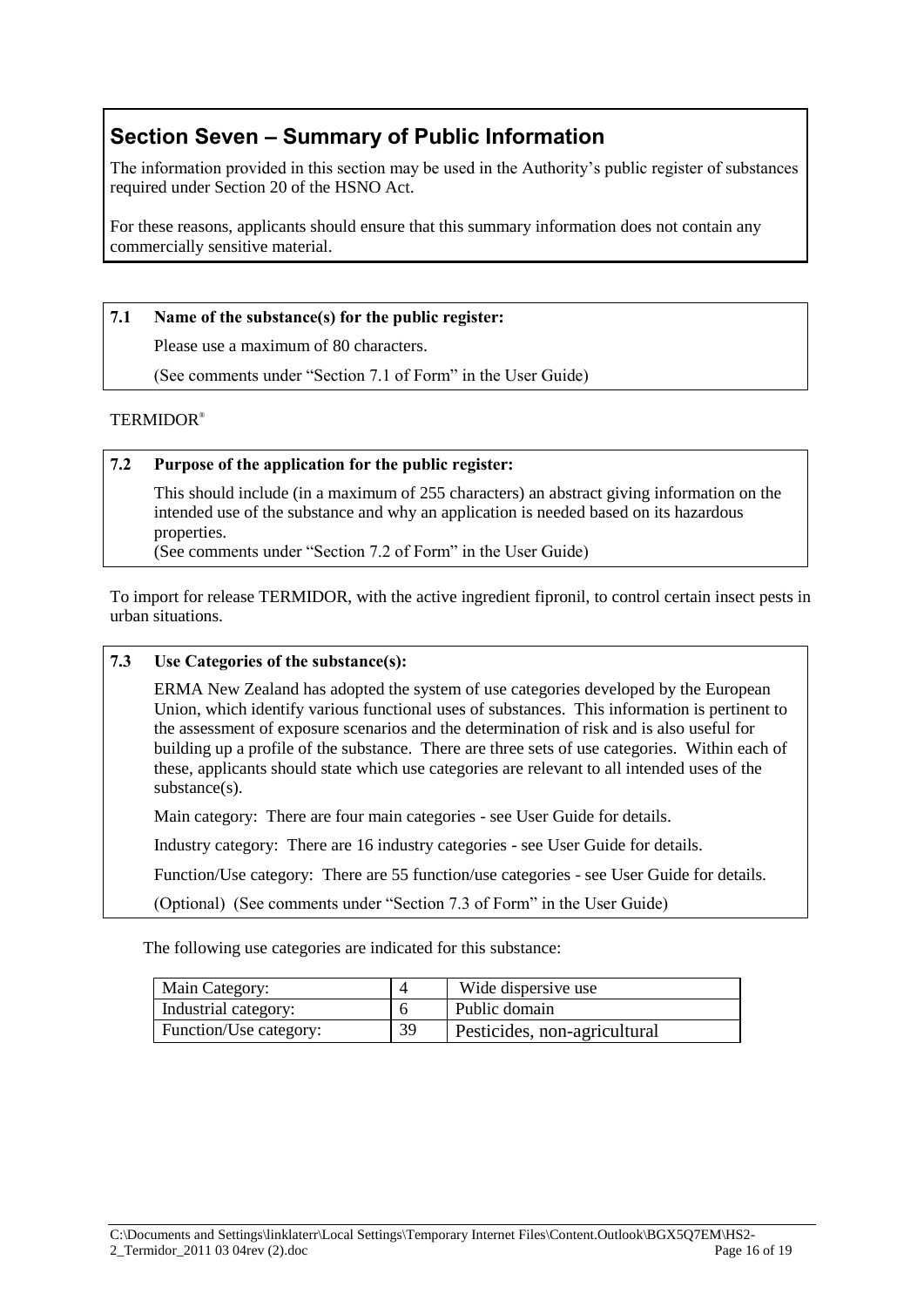#### **7.4 Executive Summary:**

In this section, you are required to provide a summary of the significant components of the application. This information will be available for public scrutiny and as such should not contain any commercially sensitive or confidential material. The information required for this section includes a summary of:

- $\bullet$  the identification of the substance(s), its hazardous properties and intended uses, and its disposal,
- $\bullet$  any information on the significant risks (adverse effects) of the substance(s),
- $\bullet$  the similarities and differences between this substance(s) and the previously approved substance(s).

(See comments under "Section 7.4 of Form" in the User Guide)

Approval is sought, pursuant to section 28 of the HSNO Act 1996, to import the substance Termidor® for release. The proposed substance is an insecticide containing the active ingredient fipronil and is similar to a substance already approved for use in New Zealand.

The following hazard classification is indicated for the proposed substance: 6.1D (acute toxicant), 6.3B (skin irritant), 6.4A (eye irritant), 6.9A (target organ systemic toxicant), 9.lA (aquatic ecotoxicant), 9.3B (vertebrate ecotoxicant), 9.4A (invertebrate ecotoxicant).

The proposed substance is intended for use as a dilute spray around buildings and structures in urban situations for the control of certain pests. Although it has a similar hazard profile to that of the reference substance, the potential risks to people and the environment are mitigated by its manner of use. Whereas the reference substance is used in a wide dispersive manner by a broad base of users, the proposed substance will only be used by trained and experienced professional users applying the material in a limited and specific manner around buildings and structures.

The proposed substance will be managed in compliance with the approval controls, the Land Transport Rule 45001, and the New Zealand Standard for the Management of Agrichemicals NZS8409. Information covering identification, safe handling and use, emergency management and disposal will be readily available in the form of the container label, safety data sheet (SDS) and HazNote. Those handling the substance will be trained and experienced personnel. Accordingly, with due care, the hazards and risks associated with the substance can be safely and satisfactorily managed.

® Registered trademark of BASF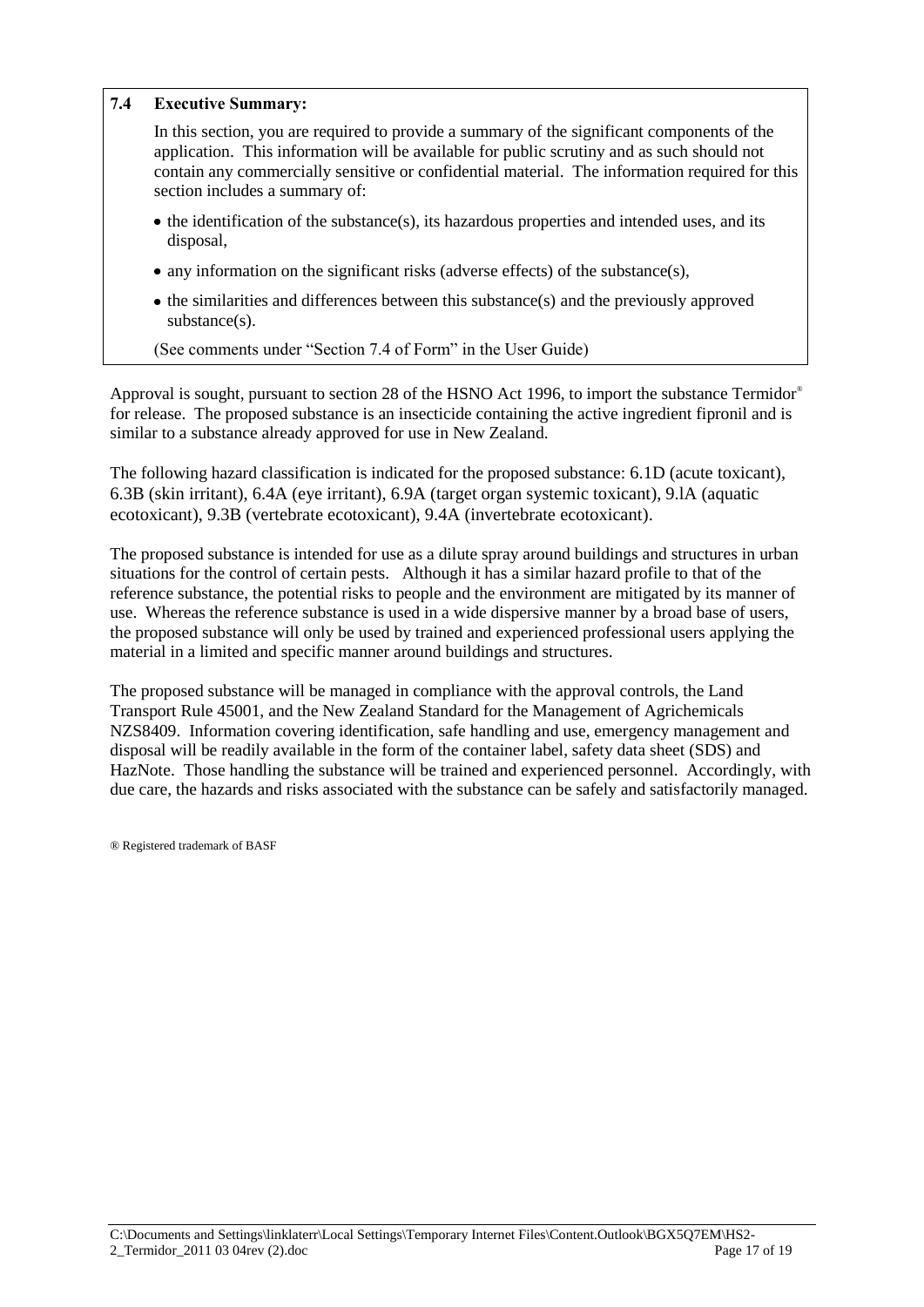## **CHECKLIST**

| Mandatory sections filled out                      | Yes    |
|----------------------------------------------------|--------|
| Appendices enclosed                                | Yes/NA |
| Initial fee enclosed                               | Yes    |
| Application signed and dated                       | Yes    |
| Electronic copy of application e-mailed to ERMA NZ | Yes    |